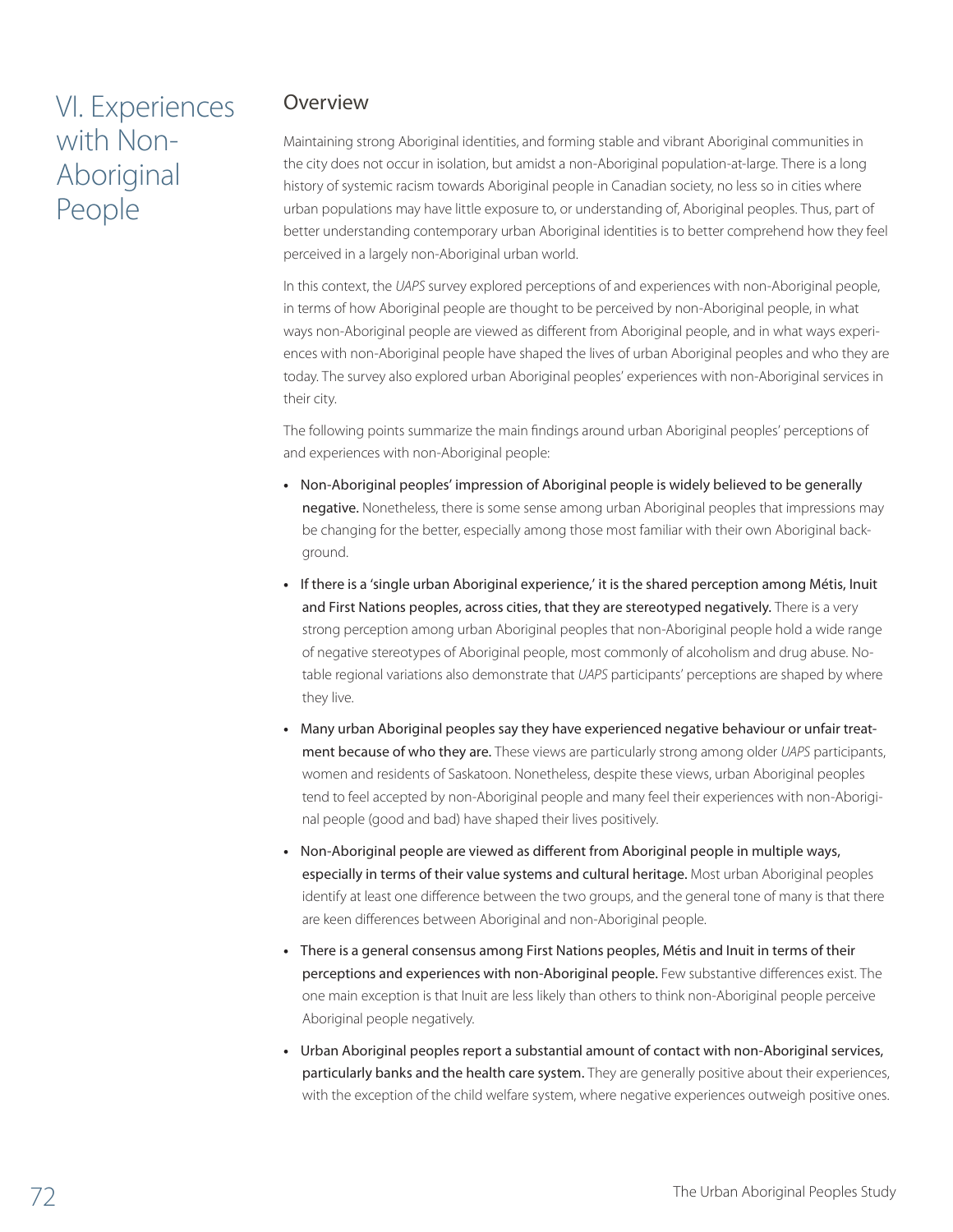**•**  Regardless of how much interaction they have with non-Aboriginal services, there is broad agreement among urban Aboriginal peoples that it is very important to also have *Aboriginal* services. This is considered to be most important in the case of addiction programs, child and family services, and housing services.

# 1. How Aboriginal peoples feel they are perceived by non-Aboriginal people

# Perceptions of non-Aboriginal impressions of Aboriginal people

#### *Non-Aboriginal people are widely believed to have generally negative impressions of Aboriginal people.*

By a wide margin, and across all socio-demographic groups, most urban Aboriginal peoples think non-Aboriginal people view them in a negative light.

Seven in ten (71%) *UAPS* participants believe non-Aboriginal peoples' impression of Aboriginal people is generally negative. Only a small group think their impression is generally positive (14%), while another one in ten (11%) think non-Aboriginal peoples' impression of Aboriginal people is neither positive nor negative.

The perception that non-Aboriginal people view Aboriginal people negatively is strongest among Métis (73%) and First Nations peoples (68%), followed by Inuit (53%), who tend to be more likely than others to think impressions are generally positive or ambivalent (i.e., neither positive nor negative). Majorities in all cities think non-Aboriginal peoples' impression is generally negative, but this view is strongest among those in Edmonton (80%) and weakest in Halifax (52%), where residents are twice as likely as average to think non-Aboriginal peoples' impression of Aboriginal people is neither positive nor negative.

As mentioned, urban Aboriginal peoples in all socio-demographic groups share the perception that non-Aboriginal people view Aboriginal people negatively. However, it is important to note that this view is especially strong among women (75%, compared to 66% of men), who are among those most likely to think non-Aboriginal peoples' impression of Aboriginal people is generally negative.

Perceptions of non-Aboriginal people's impressions of Aboriginal people Do you think non-Aboriginal people's impression of Aboriginal people is generally positive or negative?



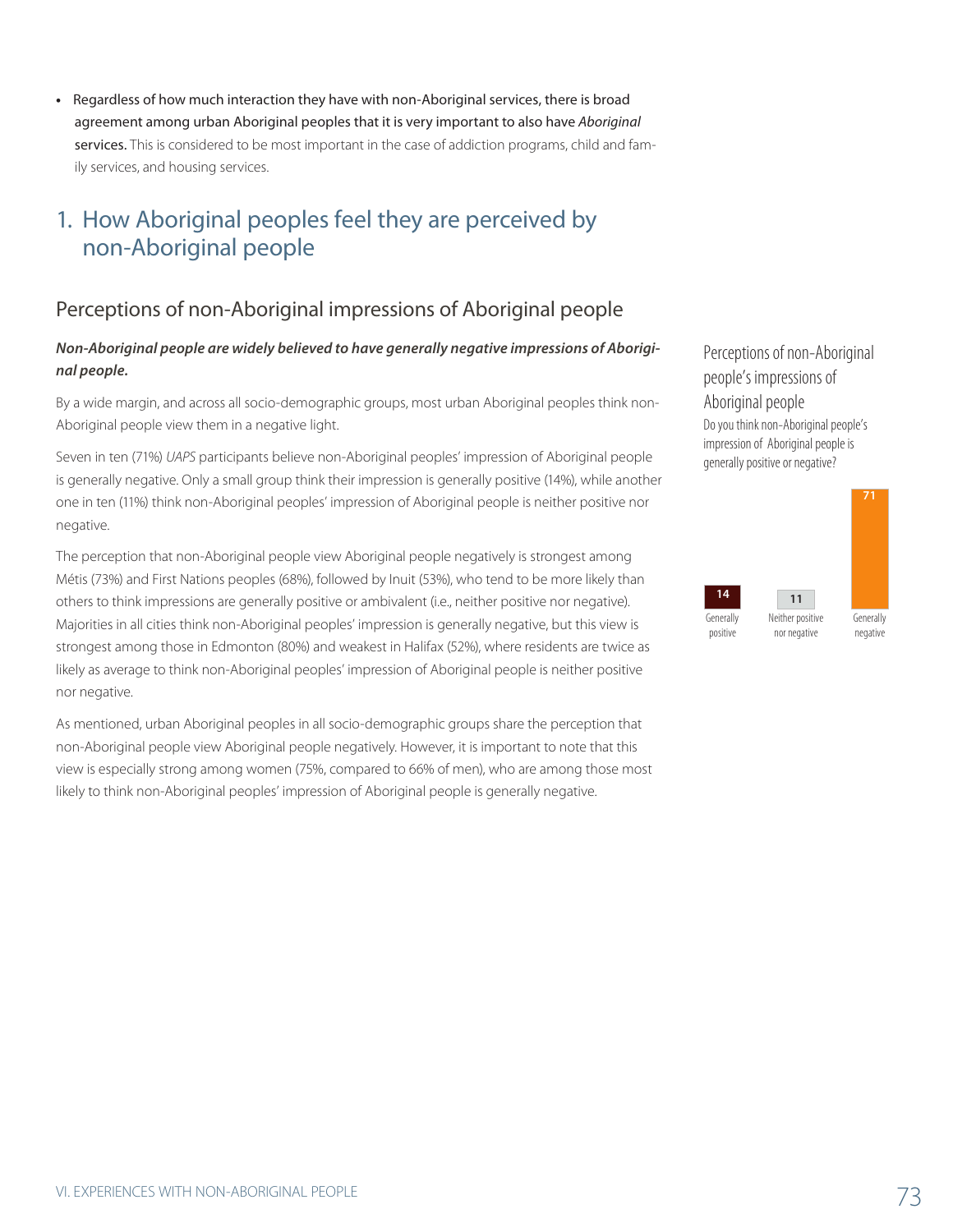#### Common stereotypes of Aboriginal people, in the words of urban Aboriginal peoples:

*That [Aboriginal people] are alcoholics and bums who don't want to better themselves. Druggies. Poor parents. Prostitutes. That [Aboriginal people] choose to live how they do. Uneducated. That Aboriginal people have it easy. They get so many breaks. No taxes. Free school. [Non-Aboriginal people] don't have any knowledge of our history or past so they make assumptions. Why don't Aboriginal people "Just get over it?"*

*Lazy, alcoholics, druggies, don't have to pay for schooling, get everything for free and pay no taxes what so ever. "Free ride," get into problems and [*do] *not necessarily have to deal with the punishments.*

*Well, I think they think a lot of us are on social assistance. There's generally a feeling of incapability, like "they can't do the job." The comment I usually get is "a lot of Aboriginal companies have failed to deliver." The other aspect is, believe it or not, everyone lives in the woods. There's that impression of noble savage, there's like the exotic romantic view, and generally we're viewed as problematic. You know, blocking bridges, protesting and always looking for a free lunch.* 

# Perceptions of non-Aboriginal stereotypes of Aboriginal people

### *There is a very strong perception among urban Aboriginal peoples that non-Aboriginal people hold a wide range of negative and distorting stereotypes of Aboriginal people, most commonly of alcoholism and drug abuse.*

Overwhelmingly, Inuit, Métis and First Nations peoples believe non-Aboriginal people hold a wide range of stereotypes of Aboriginal people, and that these most commonly relate to addiction problems (alcohol and drug abuse).

Only one percent of urban Aboriginal peoples believe non-Aboriginal people hold *no* stereotypes of Aboriginal people. Some of the stereotypes they believe non-Aboriginal people hold are presented in participants' own words in the sidebar on this page.

Importantly, while similar stereotypes are mentioned by *UAPS* participants across cities and in all socio-demographic groups, notable regional variations demonstrate that urban Aboriginal peoples' perceptions of how they are viewed by non-Aboriginal people are complex, and are in part locally constructed and shaped by where they live.

Specifically, when asked (unprompted, without response options offered) what they believe are the most common stereotypes that non-Aboriginal people hold about Aboriginal people five main stereotypes emerged:

- **•**  Addiction problems. This is, by far, the stereotype most frequently mentioned by *UAPS* participants. Three-quarters (74%) believe non-Aboriginal people associate them with drug and alcohol abuse. This view is strongest among First Nations peoples (74%) and Métis (74%), followed by Inuit (59%). This view is also widespread among Aboriginal peoples in most cities, but is most common among those in Toronto (86%), where most think non-Aboriginal people associate Aboriginal people with substance abuse and alcoholism. As well, those under 45 years of age are somewhat more likely than older individuals to believe addiction problems to be the most common stereotype non-Aboriginal people hold about Aboriginal people (77% versus 67%).
- Lazy and lack motivation. Although less common than the stereotype of addiction problems, three in ten (30%) urban Aboriginal peoples nonetheless believe non-Aboriginal people see Aboriginal people as lazy and lacking in motivation. This view is most common among Métis (34%), followed by First Nations peoples (27%) and Inuit (19%). Varying proportions of Aboriginal peoples across cities believe this is a common stereotype non-Aboriginal people hold, but this view is strongest in Halifax (41%), and in Edmonton (36%) and Winnipeg (36%), reflecting the Métis population in these cities. This view is also more typical among those with household incomes of \$80,000 or more (47%).
- **•**  Lack intelligence and education. Two in ten (20%) think this is a common stereotype non-Aboriginal people hold of Aboriginal people, and is a view that is strongest among residents of Calgary (29%), Toronto (27%) and Vancouver (26%).
- Rely on welfare and social assistance. Two in ten (20%) urban Aboriginal peoples also believe non-Aboriginal people think Aboriginal people rely on "handouts" and social assistance. This is a view held largely by First Nations peoples (20%) and Métis (20%), compared to Inuit (8%). As well, this is a more prominent perception among residents of such western cities as Regina (27%) and Winnipeg  $(25%)$ .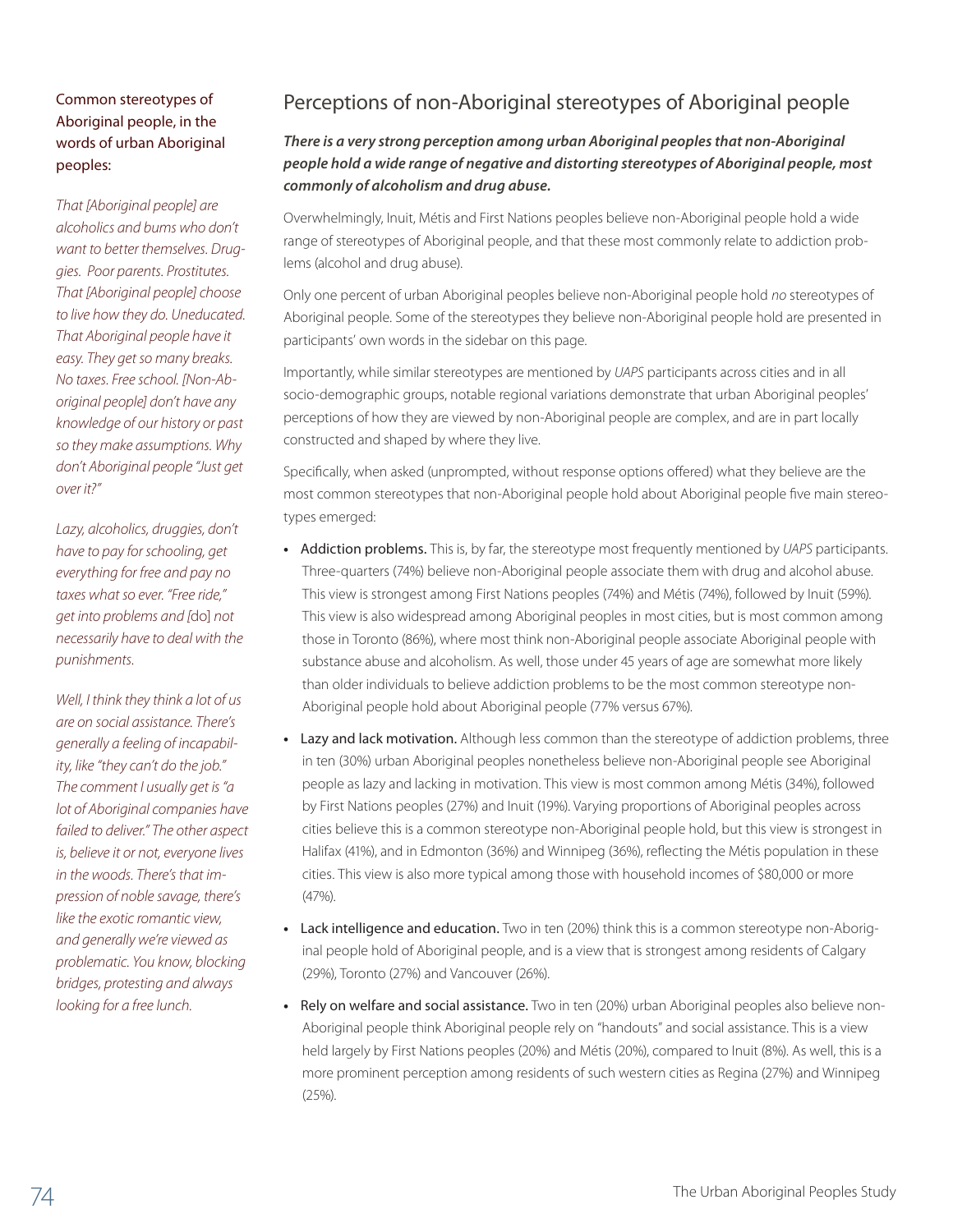• Unemployed. A similar proportion of urban Aboriginal peoples (18%) believe a common stereotype of Aboriginal people is that they are perennially unemployed and unable to keep a job, and as a result do not contribute to society. Notably, this view is particularly strong among residents of Regina (33%), especially Métis, and, albeit to a lesser degree, Aboriginal peoples in Edmonton (24%).

Smaller proportions of *UAPS* participants (13% or fewer) believe non-Aboriginal people hold several other common stereotypes of Aboriginal people. These include such notions as Aboriginal people are homeless and panhandlers, abuse "the system," engage in criminal activity, do not pay taxes, get a "free ride" for everything and neglect their children.

# Do Aboriginal peoples believe non-Aboriginal impressions are changing?

#### *There is some sense that non-Aboriginal peoples' impressions of Aboriginal people may be changing for the better.*

Urban Aboriginal peoples are divided as to whether or not non-Aboriginal people's impression of Aboriginal people has gotten better or stayed the same in the past few years, while only a small minority think it has gotten worse.

When asked about the change in non-Aboriginal people's impression of Aboriginal people over the past few years, four in ten (40%) *UAPS* participants think impressions have improved. Another four in ten (41%) think impressions have stayed the same. Only 16 percent believe non-Aboriginal people's impression of Aboriginal people has gotten worse over the past few years.

Perceptions that non-Aboriginal people's impression of Aboriginal people is changing for the better is linked to where urban Aboriginal peoples live and their age. While equal proportions of First Nations peoples, Métis and Inuit think impressions have gotten better, those in Vancouver (53%) and Toronto (48%) are most likely to think they have improved in recent years, while those in Calgary (29%) are least likely. Individuals 25 years of age and older are also more likely than youth (18-24) to think non-Aboriginal people's impression of Aboriginal people has gotten better (43% versus 31%). Youth are more likely than others to think impressions have stayed the same.

Notably, greater optimism about non-Aboriginal people's impression of Aboriginal people is also associated with a strong connection to one's past. Individuals who know their family tree very well (50%) are *most* likely among urban Aboriginal peoples to think impressions have improved over the past few years.

Finally, perceptions of non-Aboriginal people's current impression of Aboriginal people influence urban Aboriginal peoples' views of how these impressions are changing. Most *UAPS* participants who say non-Aboriginal people's current impression is generally negative either don't see this as changing (43%), or feel it is becoming even worse (20%). Still, there is a sizeable minority (35%) in this group who, promisingly, feel impressions have gotten better. Optimism is higher among those who say the current impression is generally positive (60% think non-Aboriginal people's impression of Aboriginal people has gotten better).

#### Common stereotypes of Aboriginal people

What do you believe are the most common stereotypes that non-Aboriginal people hold about Aboriginal people, if any?

#### Top mentions



#### Change in impressions

Over the past few years, do you think that non-Aboriginal people's impression of Aboriginal people has gotten better, or worse or stayed the same?

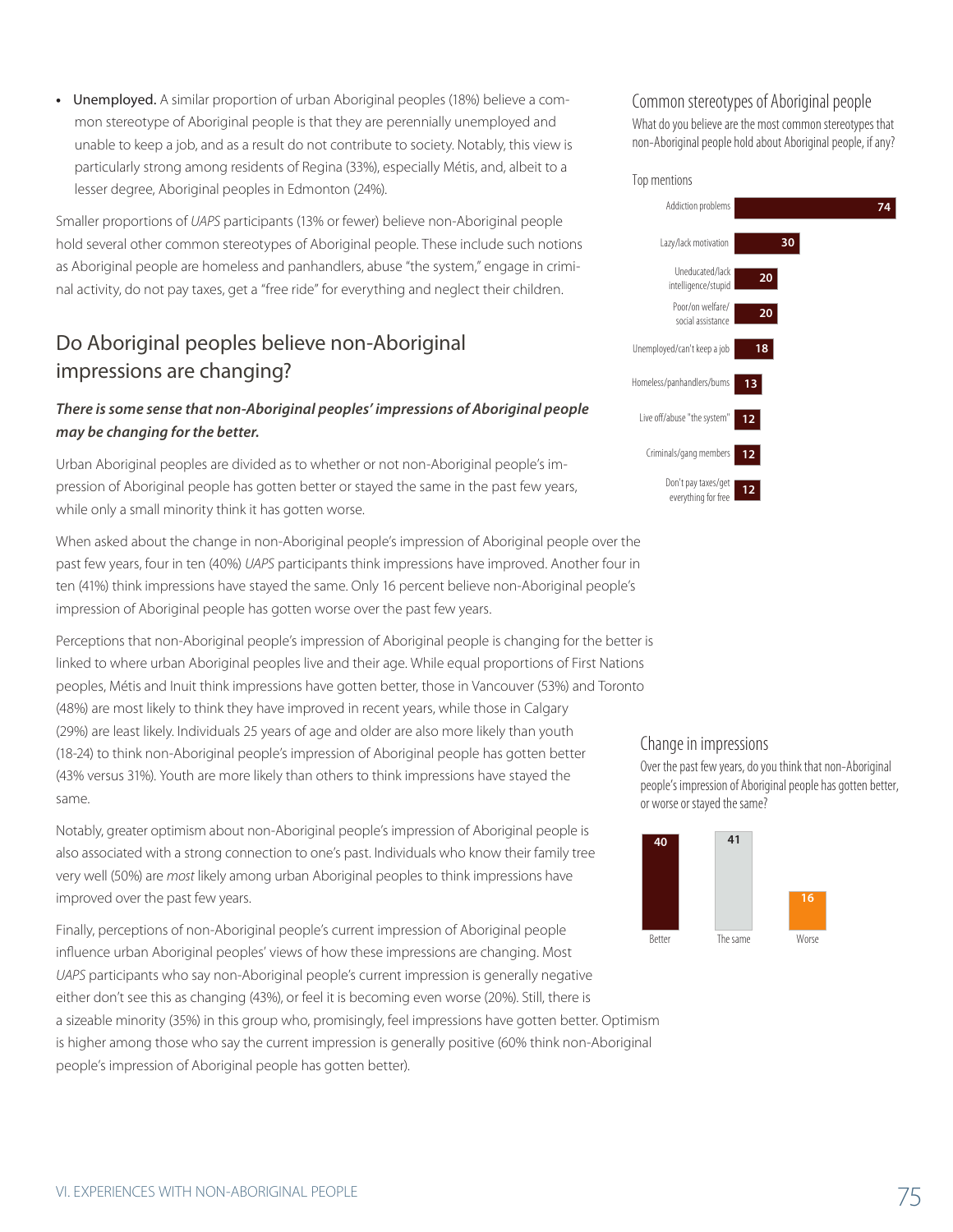### Urban Aboriginal peoples' perceptions of how non-Aboriginal people are different:

*Their way of thinking… For example, how they do not value their Elders. Aboriginal people value Elders very strongly. We are closely connected and [have] a large cultural base. We have a strong connection to families. They do not understand our values and teachings.*

*Their culture and spiritual belief systems are very different.*

*Aboriginal culture, history is distinct from other people's because we're from here and have a close connection to the land. We have a spiritual relationship with the land that cannot be fully experienced or understood by non-Aboriginals because it's inherent.*

*They don't see things from a holistic perspective. "That everything is interconnected." Their culture promotes "independence" and every man for [himself]. They feel they are dominant – rather than "everyone is equal."* 

*Cultural differences, ways in being raised, Métis are very close with family and know what's going on while non-Aboriginals do not.*

# 2. Perceptions of non-Aboriginal people

## How they are different

### *Most urban Aboriginal peoples think non-Aboriginal people are very different from Aboriginal people, especially in terms of their values, culture and socio-economic opportunities.*

In addition to questions that explore how urban Aboriginal peoples believe they are perceived by non-Aboriginal people, *UAPS* also delved into how they think non-Aboriginal people are different from Aboriginal people.

*UAPS* participants were asked (unprompted, without being offered response options) in what ways, if any, they think non-Aboriginal people are different from Aboriginal people. Most (77%) urban Aboriginal peoples identify at least one difference between the two groups. It is also important to note that *UAPS* participants typically mentioned multiple differences, and that these are deep differences and not just ones of degree. Some of these perceptions are presented in participants' own words in the sidebars on this and the next page.

The following are the top ways they believe non-Aboriginal people differ from Aboriginal people:

- Value systems. Three in ten (29%) urban Aboriginal peoples think differences stem from different beliefs and values. Those in this group express the sense that non-Aboriginal people are more self-oriented and pre-occupied with material gain. They also feel Aboriginal people possess a sense of close-knit community, family orientation (especially a commitment to raising grandchildren) and respect for Elders that is less evident among non-Aboriginal people. The view that non-Aboriginal people possess a value system different from Aboriginal people is shared by First Nations peoples, Métis and Inuit alike.
- Cultural heritage. Two in ten (22%) urban Aboriginal peoples also believe Aboriginal people have a very different set of cultural traditions and practices that set them apart from the non-Aboriginal population-at-large. Those in this group emphasize a distinct historical experience and Aboriginal languages as aspects of Aboriginal peoples' cultural heritage that distinguish Aboriginal from non-Aboriginal people. Inuit (29%) and First Nations peoples (26%) are most likely to view non-Aboriginal people as different from Aboriginal people in this way, followed by Métis (19%). As well, residents of Halifax (46%) are much more likely than those in other cities to believe a unique cultural heritage is a source of difference.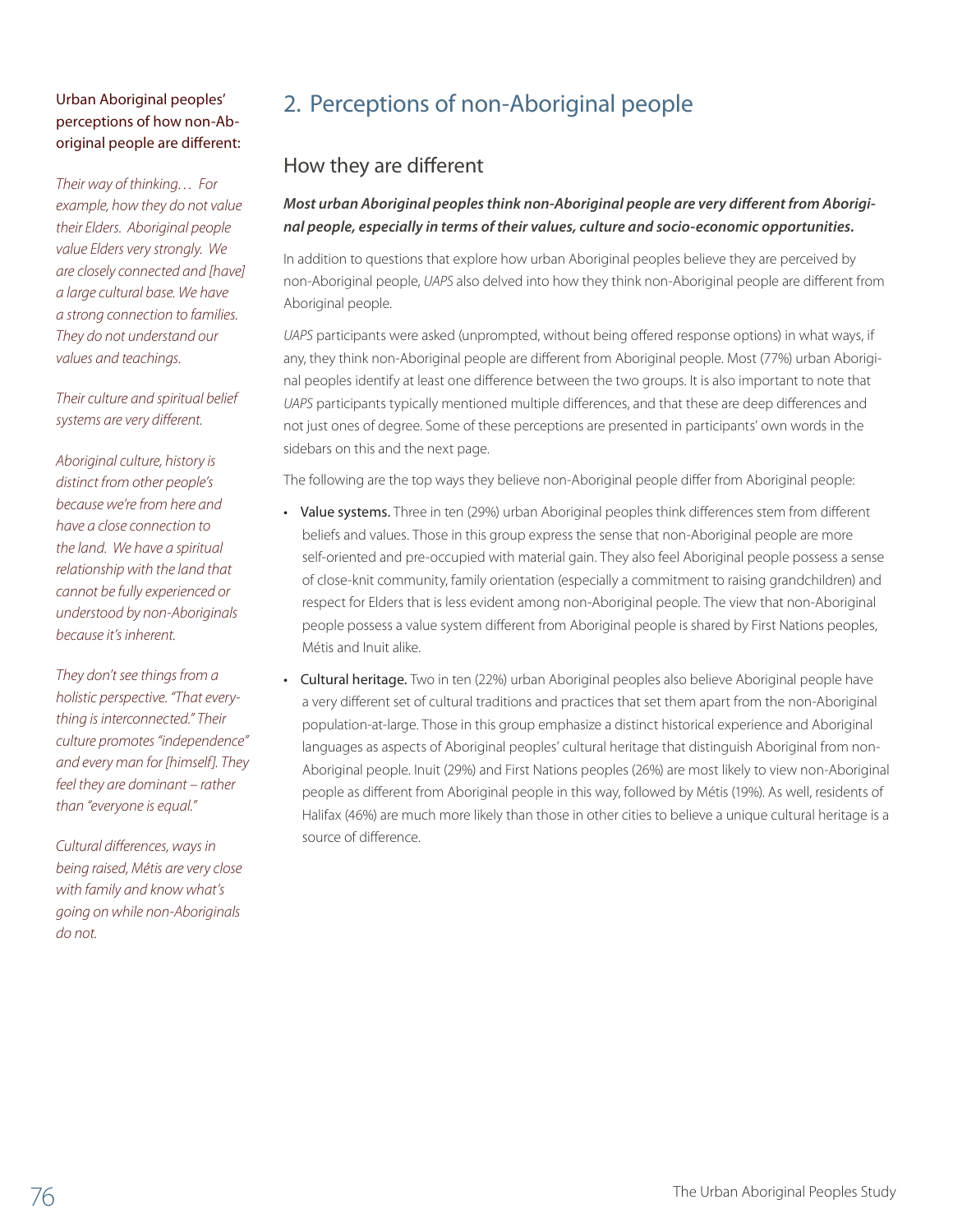- Greater socio-economic opportunity. A smaller proportion of *UAPS* participants (12%) also feel non-Aboriginal people are different from Aboriginal people because they experience greater socioeconomic opportunities, namely access to education. Important to note is that the general tone of this group is that non-Aboriginal people have less trouble understanding how to navigate institutions like the education system, thereby enabling non-Aboriginal people to enjoy greater socioeconomic success than Aboriginal people.
- Mindset. Another way in which urban Aboriginal peoples perceive non-Aboriginal people as different is in terms of their attitudes and mindset (12%). Interrelated with value systems, non-Aboriginal people are seen as more arrogant, critical and judgmental than Aboriginal people, and generally close-minded towards Aboriginal people.
- Historical ignorance. The final main way in which urban Aboriginal peoples think non-Aboriginal people are different from Aboriginal people is in their general ignorance of Aboriginal history and experience (9%). Common themes among these *UAPS* participants are that non-Aboriginal people know little about Aboriginal issues (i.e., treaties, Indian residential schools, foster care), and are uneducated in the cultural traditions and practices of Aboriginal people in Canada. This ignorance is seen by this group to produce among non-Aboriginal people two kinds of attitudes towards Aboriginal people: either a sense of "Why can't you just get over it?" or a tendency to equate the Aboriginal experience with that of other immigrant groups in Canada. There is also some sense among this group that there is an unwillingness on the part of non-Aboriginal people to learn more about Aboriginal peoples.

Smaller proportions of *UAPS* participants (8% or fewer) mention other ways in which non-Aboriginal people are different from Aboriginal people. These include perceptions that in terms of spirituality, humour, lifestyle and physical appearance, non-Aboriginal people are different, and that non-Aboriginal people believe stereotypes of Aboriginal people.

Finally, less than two in ten (17%) urban Aboriginal peoples maintain there are no differences between Aboriginal and non-Aboriginal people (another 6% are uncertain). Urban Aboriginal peoples in Winnipeg (31%) and Thunder Bay (24%) are notably more likely than those in other cities to think non-Aboriginal people are the same as Aboriginal people, as are individuals with no formal education.

Urban Aboriginal peoples' perceptions of how non-Aboriginal people are different (continued):

*Most non-Aboriginal people still have their language intact; they haven't had cultural genocide in their background. I can't think of too many others who had their whole existence wiped out – Language – we've lost so much of that. …how do you compare Aboriginal people who have lived here forever, to people who have come here from so many other cultures?*

*I would say priorities. Willingness to be involved in the general community. Aboriginal communities are more willing to contribute to the larger urban community ... [we have a] broader definition of community. We differ on social issues, for example: addictions are less talked about by non-Aboriginal people, less of a priority for non-Aboriginal people. Non-Aboriginal friends are more focused on self and not contributions to their community.*

*I think there is a real lack of awareness that non-Aboriginal people have about Aboriginal culture. Sometimes they act as if it doesn't exist.*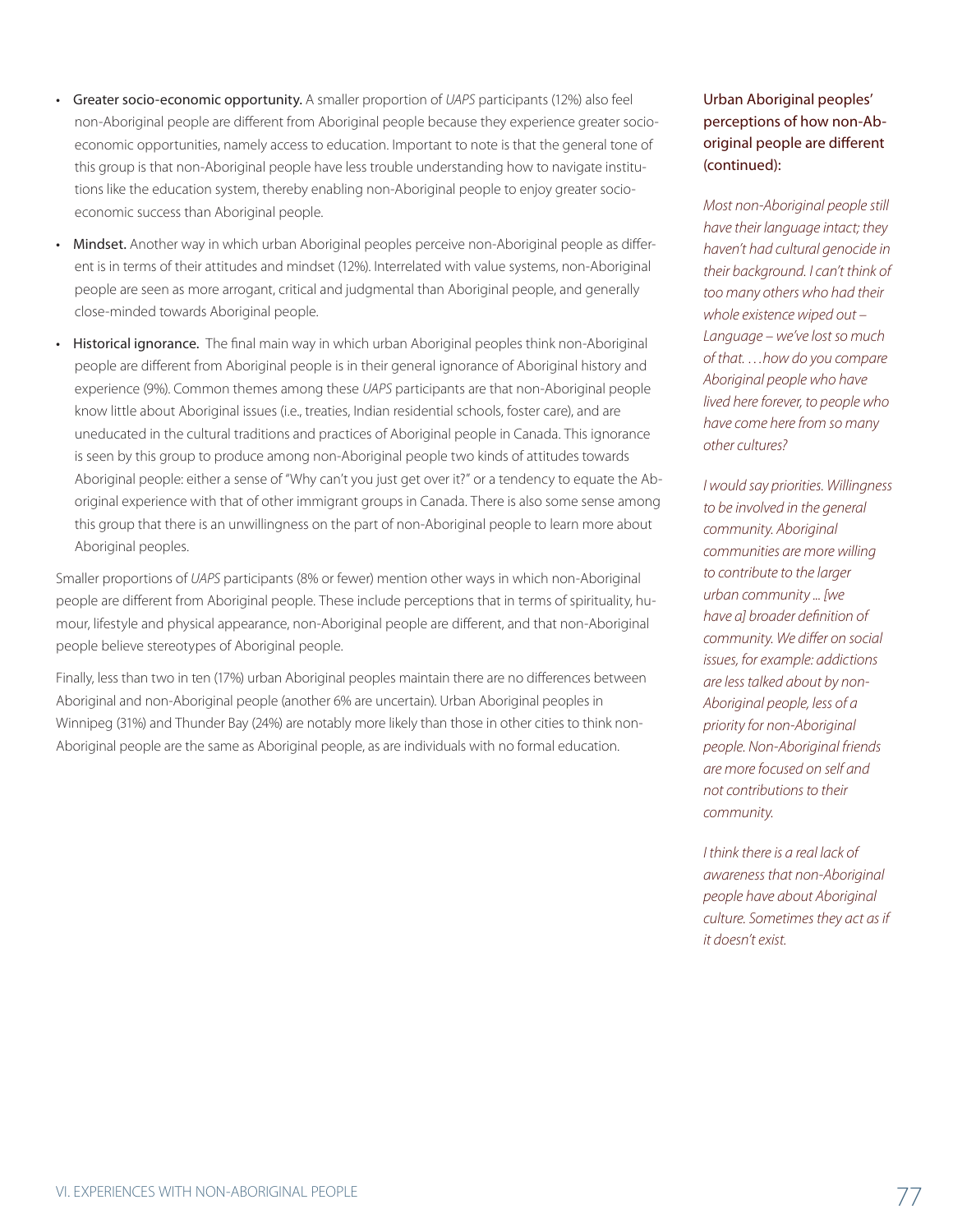# 3. Experiences of discrimination

## Negative behaviour and unfair treatment

*Almost all urban Aboriginal peoples agree that others behave in an unfair or negative way towards Aboriginal people. Majorities say they have been teased or insulted because of their Aboriginal background.* 

Negative behaviour "I think others behave in an unfair/negative way toward Aboriginal people."



Beyond how they feel perceived by non-Aboriginal people, the *UAPS* survey explored whether or not participants have experienced negative behaviour or unfair treatment because of who they are. Many urban Aboriginal peoples agree they do. Still, despite these experiences, they tend to feel accepted by non-Aboriginal people, and feel their experiences with them have shaped their lives positively.

**NEGATIVE BEHAVIOUR.** Most urban Aboriginal peoples agree with the statement "I think others behave in an unfair/negative way towards Aboriginal people." Nine in ten either strongly (42%) or somewhat (47%) agree with this statement, while only one in ten (9%) disagree.

Overall, most urban Aboriginal peoples in all socio-demographic groups think Aboriginal people experience negative behaviour from others. But this perception is especially strong among those in Saskatoon (51% strongly agree), and those aged 45 years and older (48% strongly agree). Women are also more likely than men to *strongly* agree that others behave

in an unfair/negative way toward Aboriginal people (47% versus 37%), as are Elders (57%). As well, this view is more common among those who feel they belong to a mostly Aboriginal community.

**UNFAIR TREATMENT.** A large majority of urban Aboriginal peoples also say they have experienced unfair treatment because of who they are. When posed with the statement "I have been teased or insulted because of my Aboriginal background," seven in ten strongly (37%) or somewhat (33%) agree. Another one in ten (10%) somewhat disagree, while a small group strongly disagree (18%) that they have experienced unfair treatment due to their Aboriginal background.

While similar proportions agree they have experienced unfair treatment because of their Aboriginal background, this view is strongest among First Nations peoples (41% strongly agree, compared to 33% of Métis and Inuit). This view is also strongest among Aboriginal peoples in Toronto (51%), who are more likely than those in other cities to strongly agree.

Who among urban Aboriginal peoples is *least* likely to feel they have been teased or insulted because of their Aboriginal background? Perceptions are influenced alternately by age, employment and, in one instance, city. Those aged 18 to 24, albeit still the majority, are less likely than older individuals to agree they have been teased or insulted (58%, compared to 71% of those aged 25-44, and 75% of those 45 years and older), as are those who are employed fulltime (67%) or part-time (63%). In addition, while only small proportions of Aboriginal peoples

across most cities say they have *not* experienced unfair treatment, this rises to one-third (strongly agree) of Aboriginal peoples in Halifax.

#### Unfair treatment

"I have been teased or insulted because of my Aboriginal background."

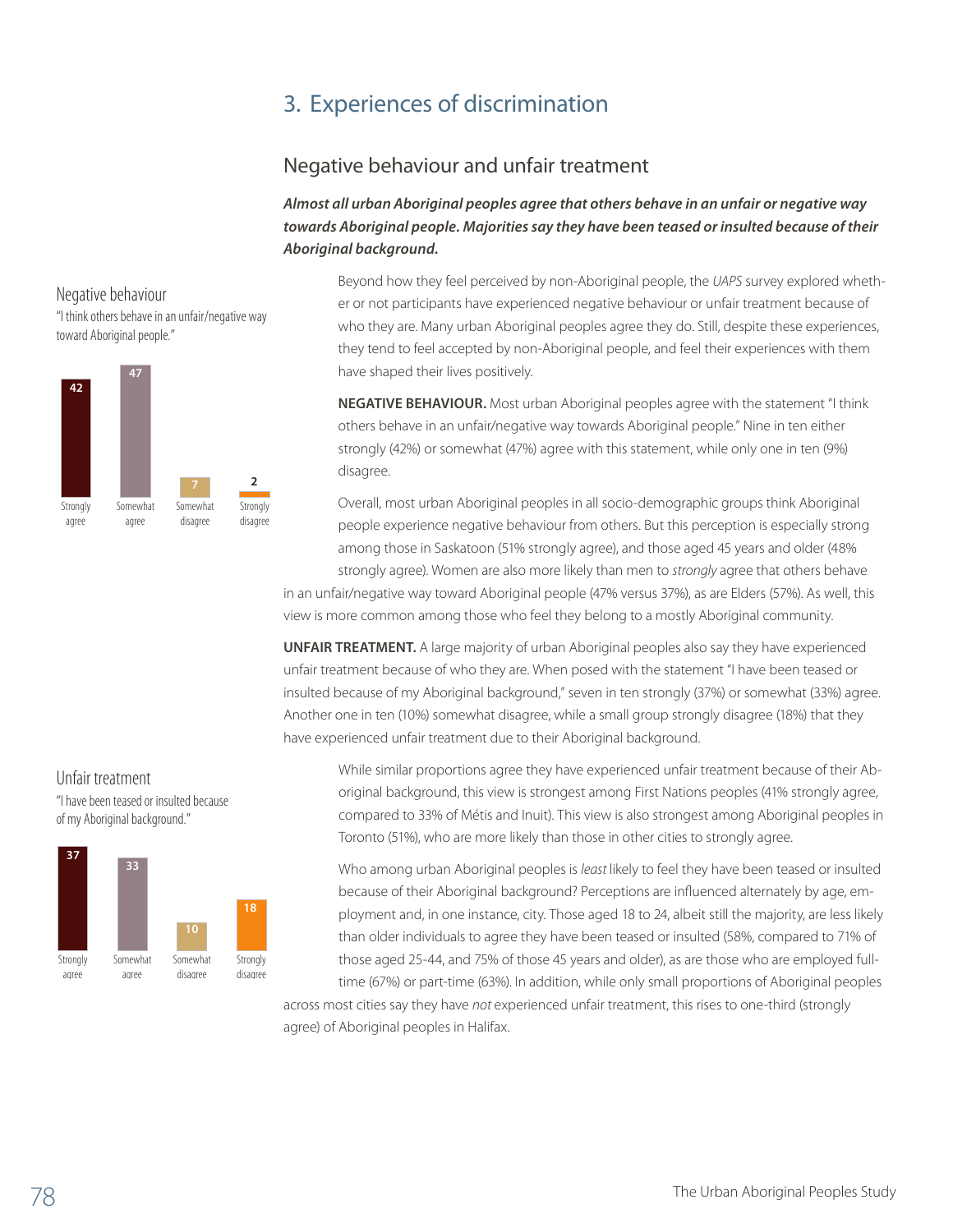# Sense of acceptance

### *Despite widespread perceptions of negative behaviour and unfair treatment, urban Aboriginal peoples tend to feel accepted by non-Aboriginal people.*

Despite the fact that most urban Aboriginal peoples believe Aboriginal people are subject to unfair treatment, teasing and insults because of their Aboriginal identity, only a relatively small group feel non-Aboriginal people do not accept them.

Only one-third of *UAPS* participants strongly (8%) or somewhat (28%) agree with the statement "I don't feel accepted by non-Aboriginal people." Urban Aboriginal peoples are more likely to either somewhat (26%) or strongly (36%) disagree when presented with this statement.

Urban Aboriginal peoples across socio-economic groups generally display a similarly strong sense of acceptance by non-Aboriginal people. However, Métis do have a somewhat stronger sense of acceptance compared to others (42% strongly disagree, compared to 30% of First Nations peoples and 25% of Inuit). Residents of Vancouver (69%) and Winnipeg (68%), particularly Métis in these cities, are also more likely than others to disagree with the statement "I don't feel accepted by non-Aboriginal people." In comparison, Aboriginal peoples in Saskatoon (44%) and Regina (49%) are the least likely to disagree that they don't feel accepted by non-Aboriginal people. In other words, Aboriginal peoples in these two Saskatchewan cities are the least likely to feel accepted by their non-Aboriginal neighbours.

## Impact of experiences with non-Aboriginal people

### *Seven in ten urban Aboriginal peoples feel their experiences with non-Aboriginal peoples have shaped their lives positively, making them stronger and more motivated to succeed, more accepting and tolerant, and reinforcing their identity as an Aboriginal person.*

Majorities of urban Aboriginal peoples also indicate that their experiences with non-Aboriginal people have, ultimately, shaped their life positively.

When asked in what ways, if any, their experience with non-Aboriginal people has shaped their life and who they are today (unprompted, without response options offered), urban Aboriginal peoples are most likely to answer positively: seven in ten (70%) Inuit, Métis and First Nations peoples cite positive examples of how their experiences with non-Aboriginal people have contributed to who they are today. Summarized, their responses fall into the following four main categories:

- Greater motivation. A greater sense of motivation and desire to achieve is the top way in which urban Aboriginal peoples (36%) feel their experiences with non-Aboriginal people have shaped their life positively. They express this greater sense of motivation in multiple ways, including the belief that their experiences with non-Aboriginal people drove them to work harder, made them more ambitious, gave them needed encouragement and support, gave them a greater sense of responsibility, and made them want to disprove Aboriginal stereotypes.
- Mentoring and a sense of direction. A smaller group of urban Aboriginal peoples (18%) feel a non-Aboriginal teacher, professor or other individual gave them guidance about "how to stay out of trouble," pursue a career, and mentored them at a critical point in their life.



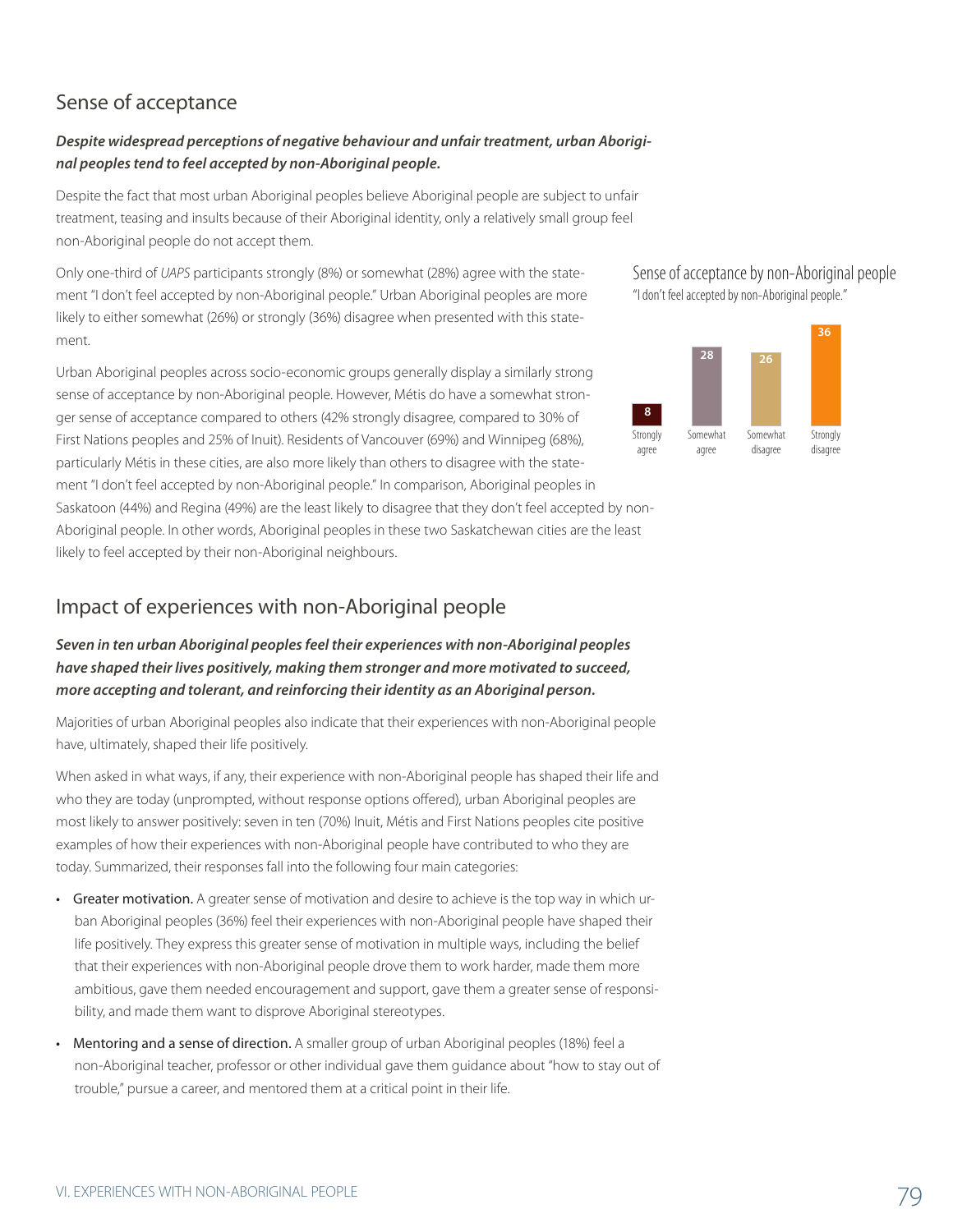- More tolerant and accepting. Urban Aboriginal peoples (17%) also feel they developed more tolerance and acceptance of other people through their experiences with non-Aboriginal people. Specifically, they feel these experiences made them less prejudiced and judgmental, gave them a perspective on other cultures, and taught them more adaptability in a non-Aboriginal society.
- Greater sense of Aboriginal self. Finally, the fourth main way urban Aboriginal peoples (12%) feel their experiences with non-Aboriginal people has shaped their lives positively is through the greater sense they gained through these experiences of themselves as an Aboriginal person. Non-Aboriginal people either gave them a perspective on their own Aboriginal culture, reinforced their pride in being Aboriginal, or made them appreciate and want to learn more about Aboriginal peoples generally.
- Negative impact. Urban Aboriginal peoples are much less likely to feel their experiences with non-Aboriginal peoples have shaped their lives *negatively.* Among this small group (18%), individuals cite such negative experiences as exposure to racism and discrimination, shame, lower self-confidence and self-esteem, and hiding their identity as an Aboriginal person.

Finally, one in ten (11%) urban Aboriginal peoples say their experiences with non-Aboriginal people have had no impact at all on them, while seven percent are uncertain as to how their experience with non-Aboriginal people has shaped their life and who they are today.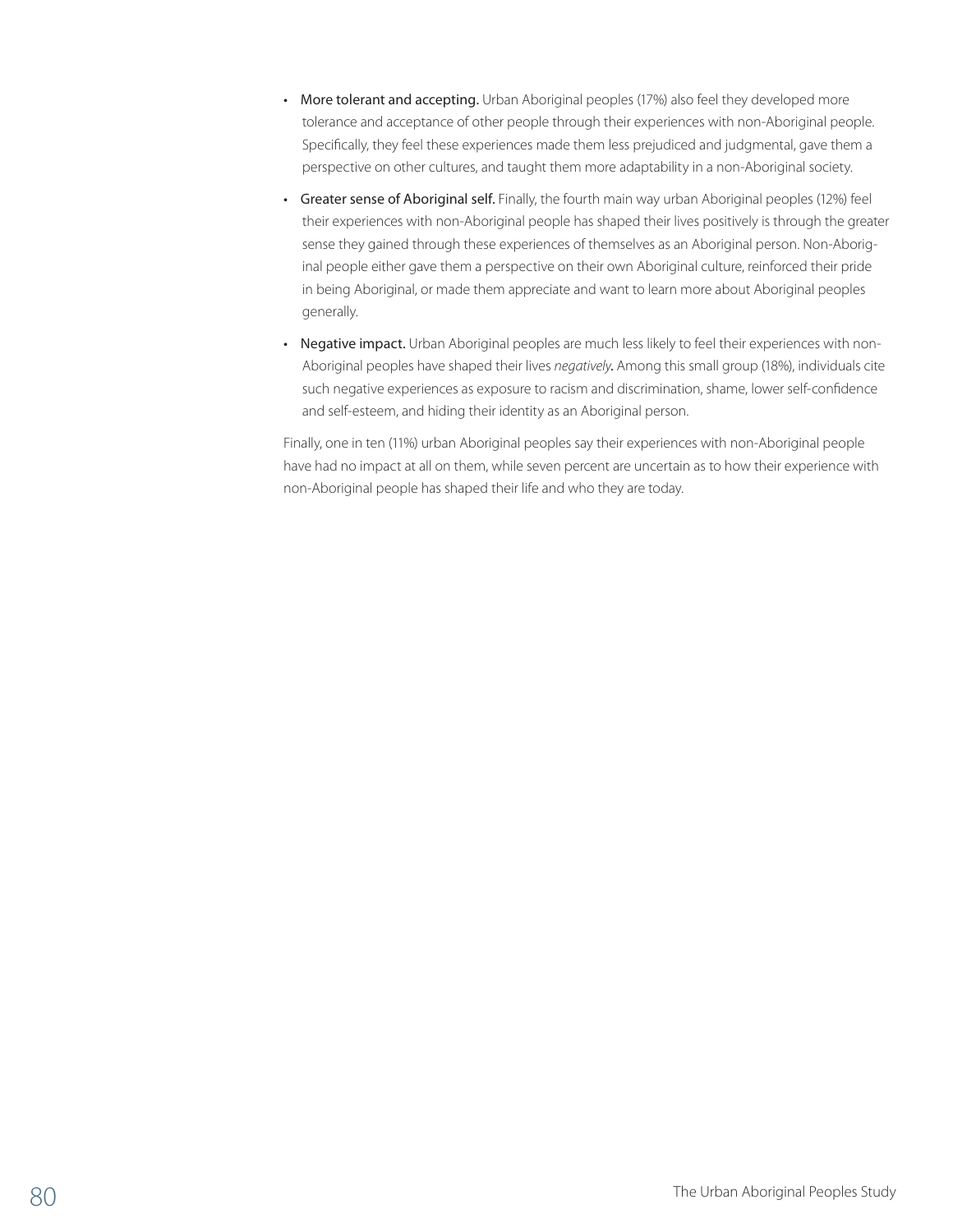# 4. Experiences with non-Aboriginal services and organizations

### Contact with non-Aboriginal services and organizations

#### *Urban Aboriginal peoples report a substantial amount of contact with non-Aboriginal services, particularly banks and the health care system, but also in other types of areas.*

As a final dimension to better understanding urban Aboriginal peoples' perceptions of and experiences with non-Aboriginal people, the *UAPS* survey asked participants about their experiences with non-Aboriginal services and organizations. Specifically, the survey explored how much contact they have with these services and organizations, and the nature of their experience.

To what extent do urban Aboriginal peoples have contact with non-Aboriginal services or organizations? Of the seven non-Aboriginal service types included in the survey, banks or credit unions, and the health care system are by far the most likely to have been used recently by urban Aboriginal peoples. Nine in ten (89%) say they have made use of **banks/credit unions** in the past 12 months, and more than eight in ten (84%) say the same about the health care system.

There is a substantial gap between these two non-Aboriginal services and others in degree of contact reported. The next most commonly used non-Aboriginal establishment is elementary and secondary schools, with three in ten (29%) urban Aboriginal peoples who say they have been in contact with schools as a parent in the past year. Similarly, one-quarter each say they have made use of non-Aboriginal social assistance programs (27%), and non-Aboriginal employment and training services (24%). In each of these three cases, close to half of urban Aboriginal peoples say they have never used these services (the remainder say they have, but that it was over a year ago).

Urban Aboriginal peoples are least likely to report experience with non-Aboriginal social housing programs and the child welfare system. Fourteen percent say they made use of social housing programs in the past year, and a similar proportion (12%) say they did so over a year ago. Nine percent report having contact with the child welfare system in the past 12 months, and another 20 percent have had less recent contact. Majorities of urban Aboriginal peoples say they have never had contact with either of these types of organizations.

There are consistent and important variations in contact with these non-Aboriginal services and organizations, particularly when it comes to socio-economic status and gender. Urban Aboriginal peoples with the least education and lowest incomes are consistently less likely to have made recent use of banks, the health care system, or elementary and secondary schools (as a parent), and are more likely to have had recent experience with social assistance programs, employment and training services, social housing programs and the child welfare system. Women are more likely than men to have ever been in contact with these non-Aboriginal services, with the exception of banks and employment services (for which level of contact is similar).

## Contact with non-Aboriginal services and organizations

Have you made use of or been in contact with the following non-Aboriginal services in your city in the past 12 months, over 12 months ago or never?



Note: Percentages don't add up to 100% due to those who said they don't know, or chose not to answer this question.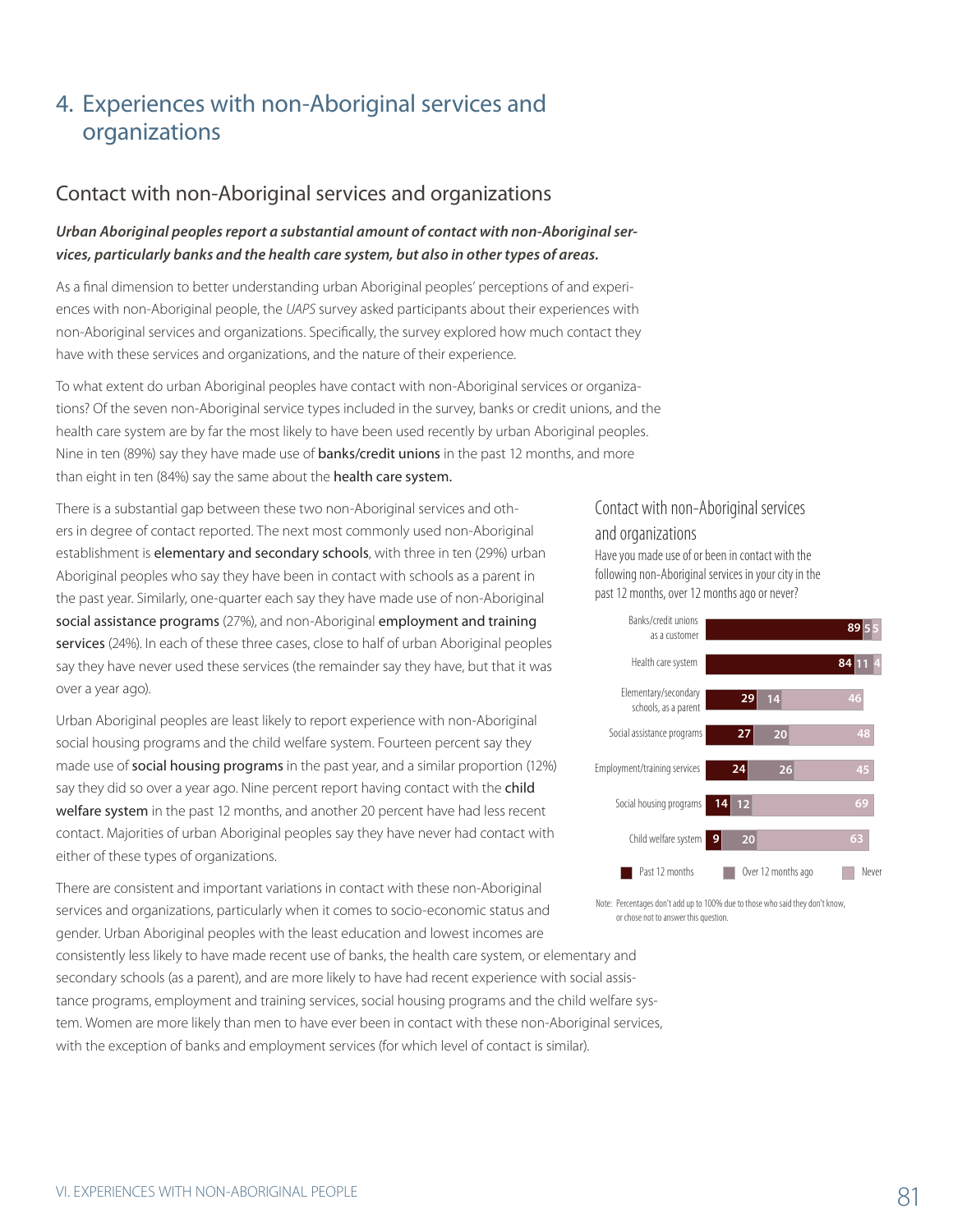There are also differences in experience with non-Aboriginal services by Aboriginal identity. First Nations peoples and Inuit are more likely than Métis to have made use of social assistance programs and social housing programs in the past 12 months. First Nations peoples are also more likely than others to have recently had experience with the child welfare system, and used employment and training services.

There are no consistent variations in contact with these non-Aboriginal services across cities, which could be due to the specific needs of the community and/or the varying availability of Aboriginal services in these areas. For example, urban Aboriginal peoples in Montreal are less likely than others to report recent contact with the health care system, elementary and secondary schools, and employment and training services (this last together with Vancouver residents). Also, urban Aboriginal peoples living in Toronto are more likely to report using social assistance and social housing programs (this last together with Regina and Halifax residents).

# Have experiences with non-Aboriginal services been positive or negative?

#### *Those who have been in contact with non-Aboriginal services are generally positive about the experience, with the exception of the child welfare system, where negative experiences outweigh positive ones.*

Positive experiences with non-Aboriginal services tend to outweigh negative ones, with the exception of experiences with the child welfare system. However, perceptions vary across the types of services, and negative experiences are more common for those services more often accessed by urban Aboriginal peoples with less education and lower incomes.

Urban Aboriginal peoples who have ever used or made contact with these non-Aboriginal services were asked if the experience was generally positive or generally negative. They are most likely to report positive experiences with banks and credit unions (90%), employment and training services (84%), the health care system (82%), and elementary and secondary schools (as a parent) (80%). In each of these cases, only a minority (ranging between 8% and 15%) say they had a negative experience.

This pattern changes for those services that are more commonly used by urban Aboriginal peoples with less education and lower incomes. While over six in ten (64%) of those who have accessed social housing programs say their experience was generally positive, nearly three in ten (27%) say it was negative. Similarly, six in ten (58%) report positive experiences with social assistance programs, while three in ten (32%) say their experiences were negative.

Among urban Aboriginal peoples who have ever had contact with the child welfare system, negative perceptions of this experience (45%) outweigh positive ones (39%).

In most cases, urban Aboriginal peoples who have used these services more recently (past 12 months) are more likely to hold a positive impression of their experience than those who were in contact more than a year ago. The two exceptions are the health care system and employment services, which receive similarly positive perceptions no matter how recent the contact. This may reflect efforts that many cities have made in recent years to improve relations with their urban Aboriginal populations, or it could be that memories of negative experiences last longer than positive ones.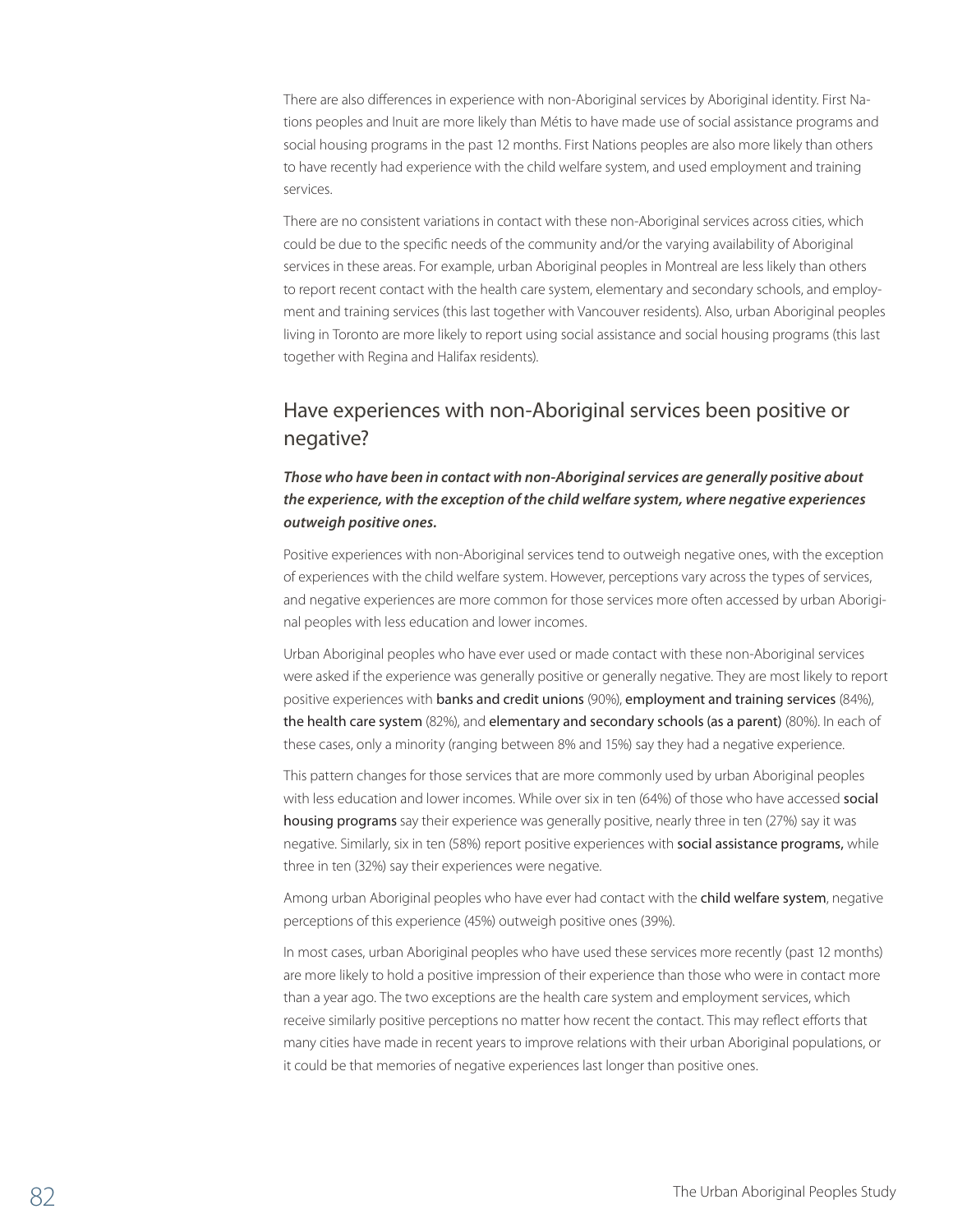Perceptions of these services are remarkably consistent among those who have used them, with a few exceptions: the main variations are by city. For example, positive perceptions of one's experience with social assistance programs ranges from 81 percent in Thunder Bay to only 45 percent in Winnipeg. Positive experiences with the health care system are more common in Halifax (91%) than elsewhere, while negative experiences with elementary and secondary schools are most common in Canada's big cities, Toronto (26%) and Vancouver (21%). Finally, while negative experiences with the child welfare system outweigh positive ones across most of the 10 cities (residents of Toronto and Vancouver are divided), the opposite is actually the case in Thunder Bay (69% positive vs. 29% negative) and Regina (53% positive vs. 27% negative), and to a lesser extent in Montreal (51% positive vs. 36% negative).

Positive perceptions of social housing, and employment and training programs vary by number of years in the city, and are both more common among those have lived in their city for less than 10 years (69% and 89%, respectively). Younger people (87% of those aged 18 to 44) are also more likely than those aged 45 or older (78%) to have positive perceptions of their contact with employment services. Métis (83%) are more likely than First Nations peoples (76%) to report a positive experience with the elementary and secondary school system as a parent. Positive perceptions of banks are most common among those in the highest income bracket (96%), and yet are also at or approaching the 90-percent level for those at lower incomes levels.

#### Experience with non-Aboriginal services\* Was your experience with this service generally positive

or generally negative?



\*Subsample: Those who have used the services

Note: Percentages don't add up to 100% due to those who said they don't know, or chose not to answer this question.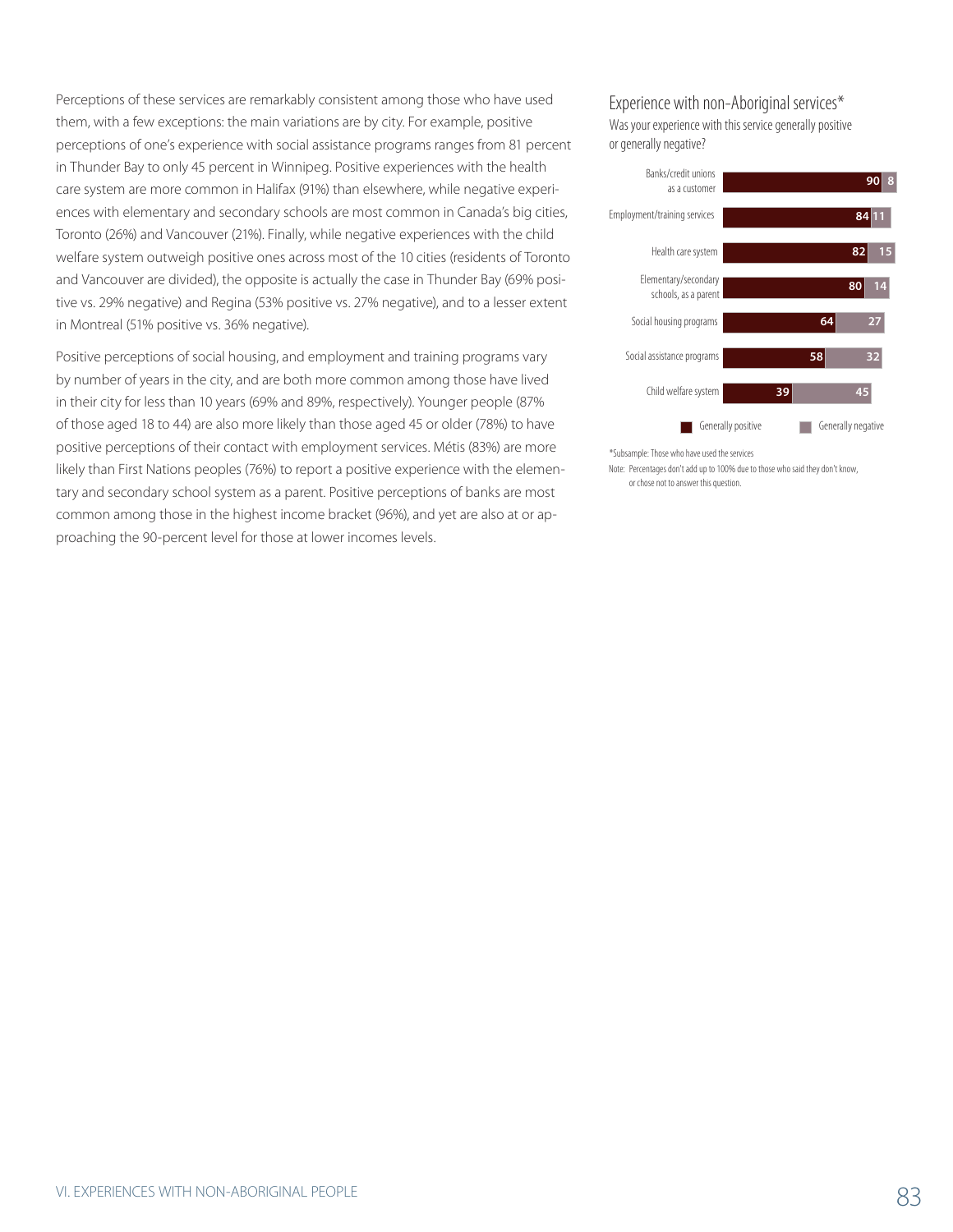#### Ways in which experience with non-Aboriginal services was negative:

*A doctor immediately separated me from other Aboriginal people by saying, "You must have been one of the few" who made it, because I seem educated and speak well. I tried to educate the doctor about prejudice. I found this unfair to others, a generalization.*

*Because I just find that they just don't understand the situation I'm in, like my financial needs. Because I'm a student, I don't have money all the time, I can't afford the bank fees and when I try to talk to them, I just run into more trouble with them.* 

*They weren't very helpful, they looked down on me and wouldn't listen to me at all or anything. I hate to say it but my life and anything that happened [to me] was never considered. So I just remained silent. I wish the workers were Aboriginal or I wish they had an understanding of what I was going through.*

*Just the way they treated me. I found they talked down to me like I was a child or I couldn't understand them. They cut you off when you try to speak to them, they don't take their time with you, they rush and I forget what I wanted to say.*

*We (my sister and I) were put in foster care at a young age. Hard and sad to be with people you didn't know. Not knowing or understanding what was going on.*

## Negative experiences with non-Aboriginal services

Urban Aboriginal peoples who have had negative experiences with non-Aboriginal services were asked to describe the experience (unprompted, in their own words). Some of these experiences are presented in the sidebar on this page.

The most common concern is being treated poorly. Just over four in ten (43%) say their experience was negative because of racism or discrimination; they were treated unfairly or disrespectfully; or they encountered staff that were judgmental, mean or rude, or lacked empathy, didn't understand their needs or culture, or simply didn't believe them.

Three in ten (29%) had problems with process, such as long waiting lists or wait periods, complicated paperwork, missing documents, or expensive fees. Two in ten (20%) question the effectiveness of the service, saying it was not supportive, unhelpful and didn't actually achieve its goal. Nine percent have concerns that the services lack resources, such as qualified staff or funding, and therefore provide poor or disorganized service.

Other negative experiences relate to having an application rejected (5%), being misinformed or misdiagnosed (4%), or being removed as a child from their home (4%) or having their children removed from them (2%).

First Nations peoples (50%) and Inuit (48%) are more likely to say their negative experience with a non-Aboriginal service relates to being poorly treated (and particularly experiencing racism and discrimination) than are Métis (36%). Poor treatment is also a more common concern in Toronto (59%), Edmonton (55%) and Regina (54%) than in other cities.

Interestingly, urban Aboriginal peoples with a university degree (50%) are slightly more likely than those with less education (40% of those with high school or less) to say their experience with a non-Aboriginal service was negative because they were poorly treated. In turn, those with no formal education (27%) are more apt than those with a post-secondary education (14%) to say their experience was negative because the service was not helpful or didn't accomplish anything.

The types of concerns that urban Aboriginal peoples express vary somewhat by type of service. Poor treatment is the most common concern with most of the non-Aboriginal services discussed, but particularly for elementary and secondary schools (83%). The exceptions are non-Aboriginal social housing programs, for which the number one reason for a negative experience is waiting lists or wait times (48%), and the health care system, where wait lists or wait times (39%) is as common a concern as poor treatment. Those who had a negative experience with social assistance programs and employment services are more likely than others to say it is because the service was not helpful or effective (34% and 40%, respectively).